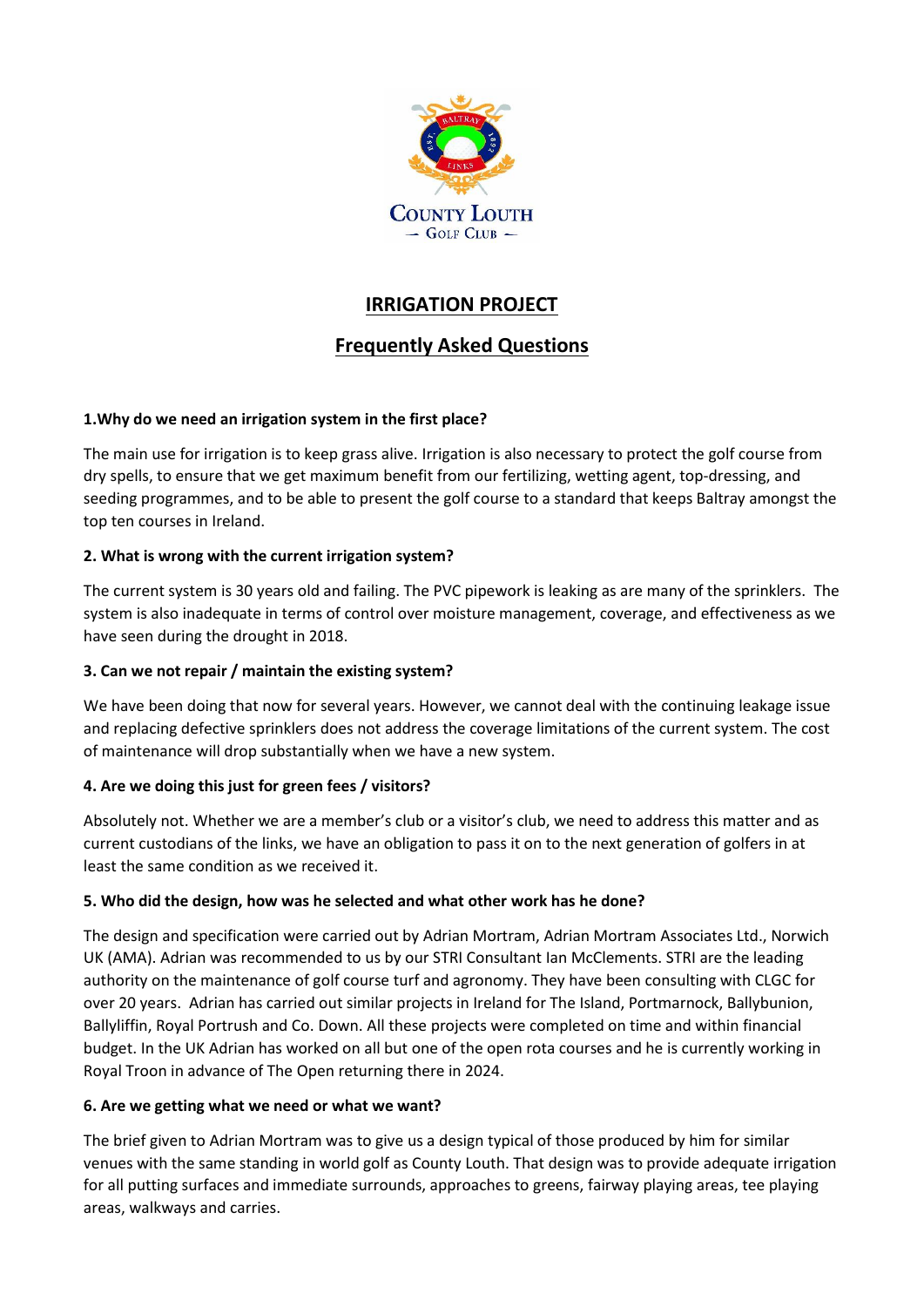An upgrade to the water supply was also specified to include new pumping equipment and a water tank. All materials were to have a 25 year + lifespan and all tenderers had to show, by way of reference projects, their ability to carry out the project to the quality and standards expected on a world class course.

#### **7. What is the likely cost of the new system and are there savings to be made on this figure?**

The best price offered for the main contract was €974,950 excluding VAT and contingency. This price follows detailed discussions with the proposed contractor Aquaturf Ltd. who previously quoted €1,310,388 in December 2019. The current offer now includes a 24-month service contract, extended warranties on labour and materials but it is contingent on carrying out the contract this coming winter and spring.

We believe that all potential savings have been incorporated into this price without any compromise to the scope or design of the project.

#### **8. What is the final estimated project cost?**

The final estimated cost is  $\epsilon$  made up as follows:

| Total project cost:        | €1,276,818   |
|----------------------------|--------------|
| VAT @ 13.5%:               | € 151,868    |
| Total net price:           | € 1,124,950  |
| Geophysical Survey (2022): | 20,000<br>€  |
| Design & Supervision Fees: | 30,000<br>€. |
| Contingency:               | € 100,000    |
| Main contract as Q7 above: | € 974,950    |

#### **9. How can you be sure that there will not be significant cost overruns?**

A fully detailed and comprehensive bill of quantities with layout plans was prepared by AMA for the whole project to include all materials such as piping, sprinklers, valves, cabling, pump house, water tank and control system. This detailed bill of quantities reduces considerably the risk of cost overruns.

However, we cannot guarantee that there will not be some cost increases as a consequence of the current price rises in commodities and building materials. For this reason, we are making a provision of €100,000 contingency in the budget, double what would normally be included. We consider it prudent to allow for this amount given current circumstances.

From our discussions with other clubs who have used AMA and the same contractor, there has been no negative feedback with respect to cost overruns and the contingency has seldom been fully used.

#### **10. Are there any other add on costs that we should provide for?**

We think it prudent to carry out a geophysical survey and to have a second well capable of delivering sufficient water for the irrigation system in case our original well fails. The cost of this is estimated to be €20,000. The survey would be done during the driest time of the year so would most likely be carried out in the summer of 2022.

We also need to allow for the contract supervision costs and fees for AMA which are budgeted at €30,000.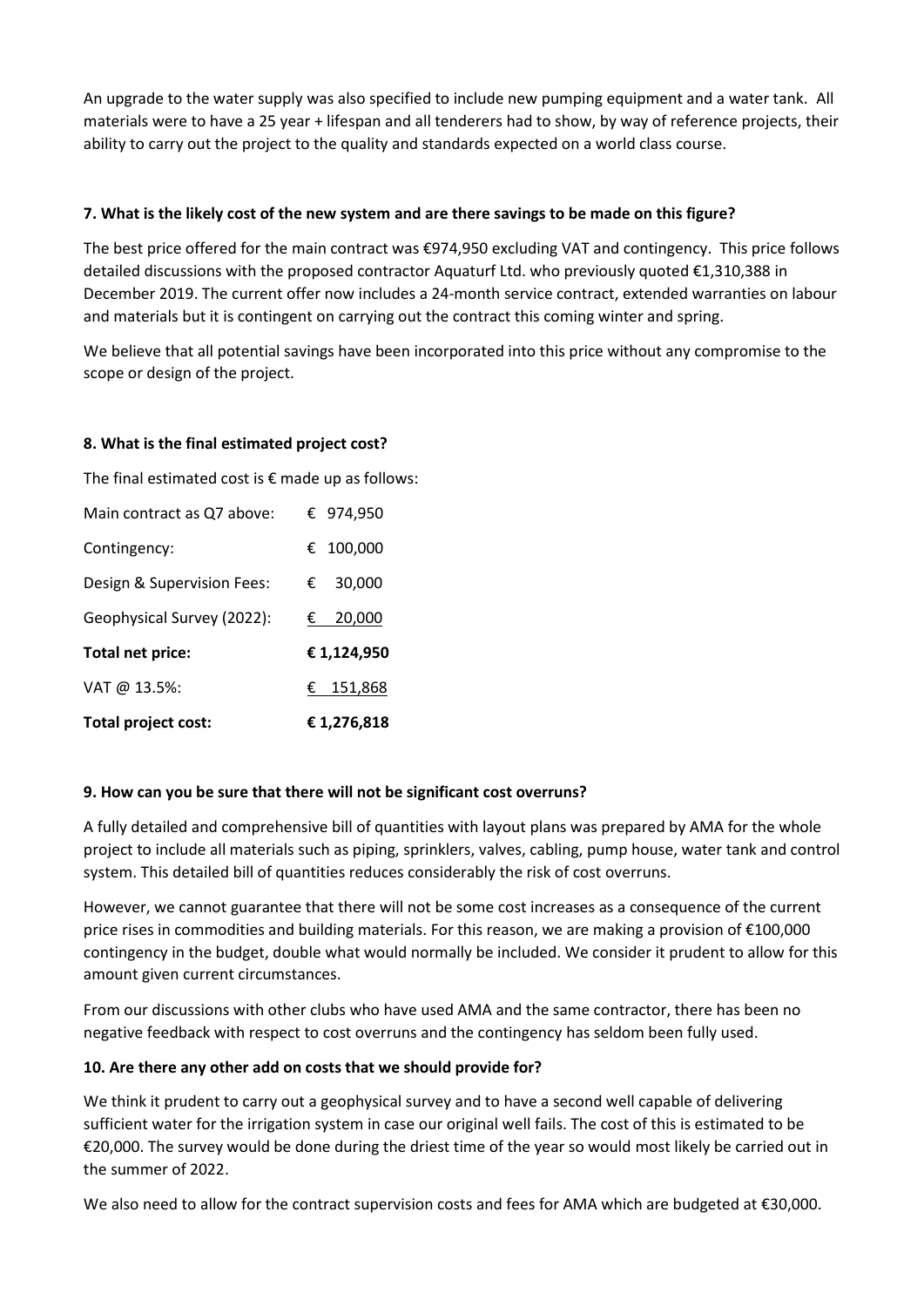#### **11. Do we have to do it all in one go?**

The project will effectively be done in two phases, namely Sept to Dec 2021 and Jan to Mar 2022. We could look at doing it across two winter/spring periods, but this would involve increased costs as the contractor would have to mobilise twice and there would most likely be wage and material price inflation in the interim. Also, the current price offered reflects the fact that there is no other similar size irrigation project available on the island of Ireland this coming winter/spring.

#### **12. How does it compare with similar projects carried out in Ireland / UK in recent years?**

We have surveyed several clubs who have up graded or put in similar systems in recent years. These include Portmarnock, Royal Portrush, The Island, Ballyliffin, Ballybunion and Woodbrook. The project we are proposing compares very well on specification and cost with what those clubs have done. This survey has also given us very good information on how these projects were funded and provided references for the contractor that we are proposing to use.

## **13. It is often said that our record in managing the cost of projects to date is bad. Is that correct?**

Our record in managing projects is actually quite good.

In 2017, members were advised at an Information Meeting of a budget of € 280,000 for the overflow and visitors car park and € 100,000 for the short game practice area. Both projects were managed by the club and brought in on budget as evidenced by the capitalised costs in the 2019 accounts, namely € 246,315 and € 94,770, respectively.

## **14. How are we going to manage this irrigation project and who will actually do that on behalf of the club?**

There will be a detailed programme of execution from the contractor agreed before any works commences. The contractor will be supervised as to progress versus plan by our Course Manager Wayne who will in turn report to our General Manager Liam who will have overall responsibility for the management of the project. Liam and Wayne will be further assisted by regular visits from the designer Adrian with oversight and assistance also from the Irrigation Subcommittee Project Team, led by Patrick Joy and including John Bayly and Chairman Jack Gogarty both of whom have considerable experience in managing capital projects elsewhere.

#### **15. How long will it take, and will it interfere with golf during construction?**

Subject to availability of material and in particular the PE pipework, the project can be done in one phase commencing mid September 2021, finishing end March 2022.

In the event of a shortage of PE pipe material, there is a possibility of the project completion date slipping out to end April / mid May 2021. However, the contractor has said that working together with our course manager, disruption will be kept to a minimum with only one hole closed at any one time and then for no more than a couple of days maximum.

# **16. Can we limit it to the holes that suffer, 4th, 6th , 12th, and 13th and leave the rest as they are?**

The existing system can only operate at a pressure of 6 bar / 90 psi due to the estimated 1000+ leaks and its age. The new system will operate at 9 bar / 135 psi. Connecting the two into the same water supply will mean that, at 6 bar the new system will not perform as designed and the old system will continue to leak whilst if we try to operate the old system at 9 bar / 135 psi the leakage problem will be exacerbated and lead to regular catastrophic failures.

#### **17. How is the project going to be financed?**

It is proposed to fund the project from a combination of ring-fenced funds and bank borrowings. Full details of Management Committee proposals will be outlined at the Information Webinar on 24th June.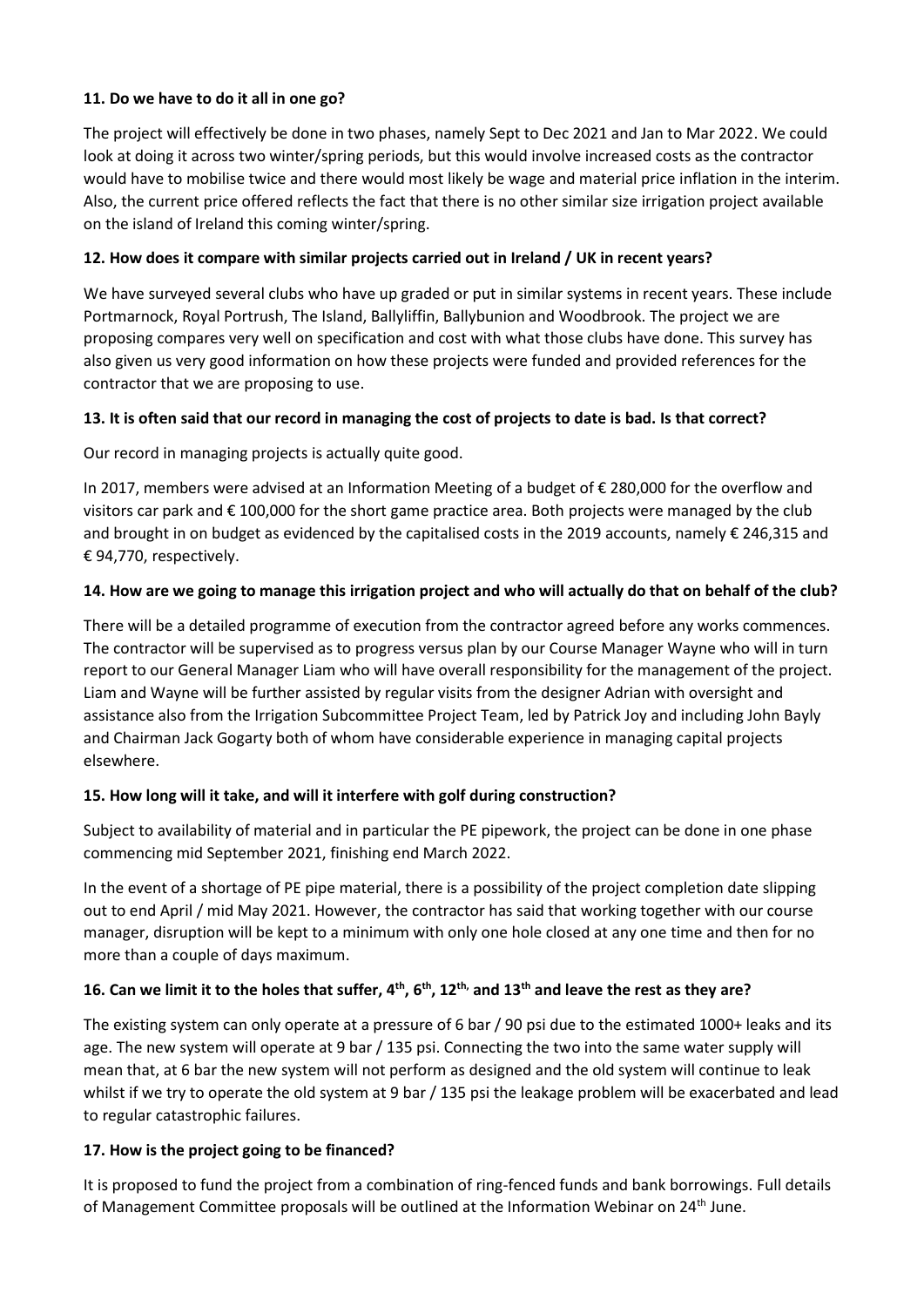#### **18. Will this project lead to an increase in the annual subscription?**

There is no proposal to increase subscriptions now. The funding proposal for the new irrigation system will include a level of borrowing that the Management Committee is confident can be repaid from operating surpluses.

As indicated at last year's AGM a proposal regarding future subscriptions will be presented for discussion and approval of members at the 2022 AGM.

## **19. Where is the specification / design on a scale of 1 to 10, i.e. Is it a minimum standard system or a Rolls Royce?**

The system proposed is by no means a "Rolls Royce", but neither is it a minimum standard. Sprinklers, pipework, and cable are all top of the range, selected to give a 25+ year life. The control system allows for the most efficient and economic use of water, seed and fertilizers without any expensive add-ons such as automatic moisture sensor equipment, bespoke designed sprinklers, distance markers etc. The design is specific to the golf course and except for the green in the practice area, does not include new irrigation to practice areas or grass growing nurseries.

#### **20. Why are we replacing gravel walkways with grass that needs to be irrigated?**

Some gravel paths that were difficult to maintain, easily pot holed and had become untidy were taken out and replaced with much wider and cheaper to maintain grass paths. This is part of the ongoing maintenance and up grading of the golf course.

By way of example, the one-off cost to replace gravel with grass at the 7<sup>th</sup> tee path was  $\epsilon$  300 for 4 sprinklers and 50 meters of pipe. We estimate that we currently spend € 5,000 + each year on gravel and labour maintaining these paths.

#### **21. Can we reduce / leave out some of the scope to reduce the cost to a more affordable level?**

We have not reduced the scope or standard of the AMA design as to do so would compromise the integrity of the overall system. However, in getting to the final price for the project, we have agreed to provide the contractor with our green keeping staff as required to assist in the reconstitution of the ground (tamping down and sanding as necessary) as the new irrigation pipes are being laid.

## **22. Is possible to leave out sections such as fairway carries and walkways, tee boxes, approaches, green surrounds etc**

Walkways could be left until later but fairways, carries, tee boxes, green surrounds and approaches are intrinsic to the course and the design. However, the savings from leaving out walkways would be minimal in the overall context of the project.

#### **23. Do we really need a water tank? We did without for 125 years so why now?**

The water tank will provide us with up to 3 days water for greens and tees in the event of a drop in well water level or the pump station going down. It will also protect the aquifer, allowing us to pump at a much lower rate over a longer period which is especially important given the increased water extraction in the local area and rising sea water levels. Also, having a storage tank will increase the life of the pumps and the water transfer equipment as the water will now be gravity fed rather than being pumped directly from the aquifer to irrigation system.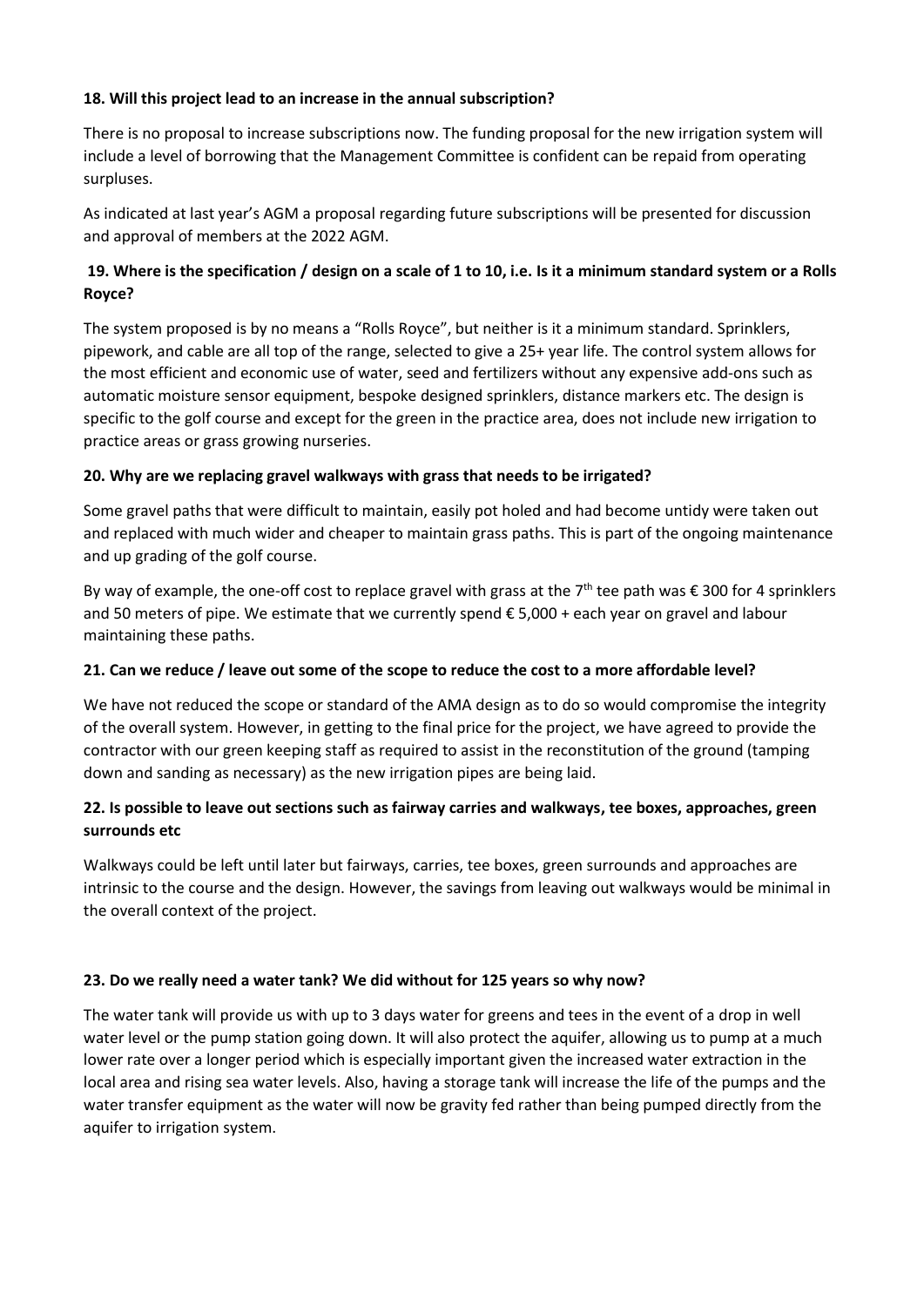#### **24. Do we really need to spend money on a hydrographic survey? We have plenty of water and we know where it is. Putting in another well seems like belt and braces.**

This is a separate project, but it should be carried out regardless as it would be a mistake to invest in a new irrigation system without ensuring that we will always have sufficient water to fuel it.

We currently have one very good well with inadequate back up should that well fail or draw in salt water. Given the critical importance of the water supply, we consider it prudent to have a back up, akin to having an insurance policy. The cost of providing that (approx. € 20k) is very small compared to the overall cost of the project. It is also better to have such a well as in the future, drilling a new one may be problematic from a regulatory perspective.

## **25. What is the anticipated cost to maintain the system annually and will provision be made in the accounts for that?**

We have been offered a 5-year warranty on workmanship and a 3-year warranty on all parts so the cost of maintenance will be significantly lower for at least the first years compared to current spending which is running at €12,000 to €15,000 per annum.

During the installation one of our staff will be trained as an irrigation technician. This will give us adequate on-site knowledge of the system and allow us to dispense with the need to hire in external contractors for maintenance which is currently costing us an average of € 5k per annum.

We will continue to provide for maintenance costs in our budgets but at lower levels than previous.

#### **26. Will there be a need for rolling upgrades to the new irrigation system?**

We do not anticipate that there be any rolling up grades required. If there are any changes made to the course this may involve the movement or addition of a small number of sprinklers at minimal cost, but this will be done in house by Wayne Murray Course Manager and his team.

# **27. What impact will the project have on sustainability, i.e., with the increased number of sprinklers, will we be using a lot more water and more energy to pump it?**

Given the very large number of leaks in the current system, we anticipate that despite having an additional 400 sprinklers, the new system will use less water than previous with reduced pumping costs, lower energy usage and greater control over water usage. The water will be controlled and targeted so that it is used much more efficiently.

# **28. Will the new sprinkler system reduce the cost of maintenance (labour) and the cost of seed, fertilizer, wetting agent, and other chemicals?**

We anticipate that the use of seed, chemicals and fertilizers will remain as previous but because of consistent and targeted irrigation we will be enhancing and maximising the impact of these products. The short-term impact on the course will be very noticeable and the long-term effect on the condition of the links will be immeasurable. There will be a much larger *bang for our buck* in terms of materials. The course will be delivered to the members in a much better condition, with lower labour and energy cost than previous.